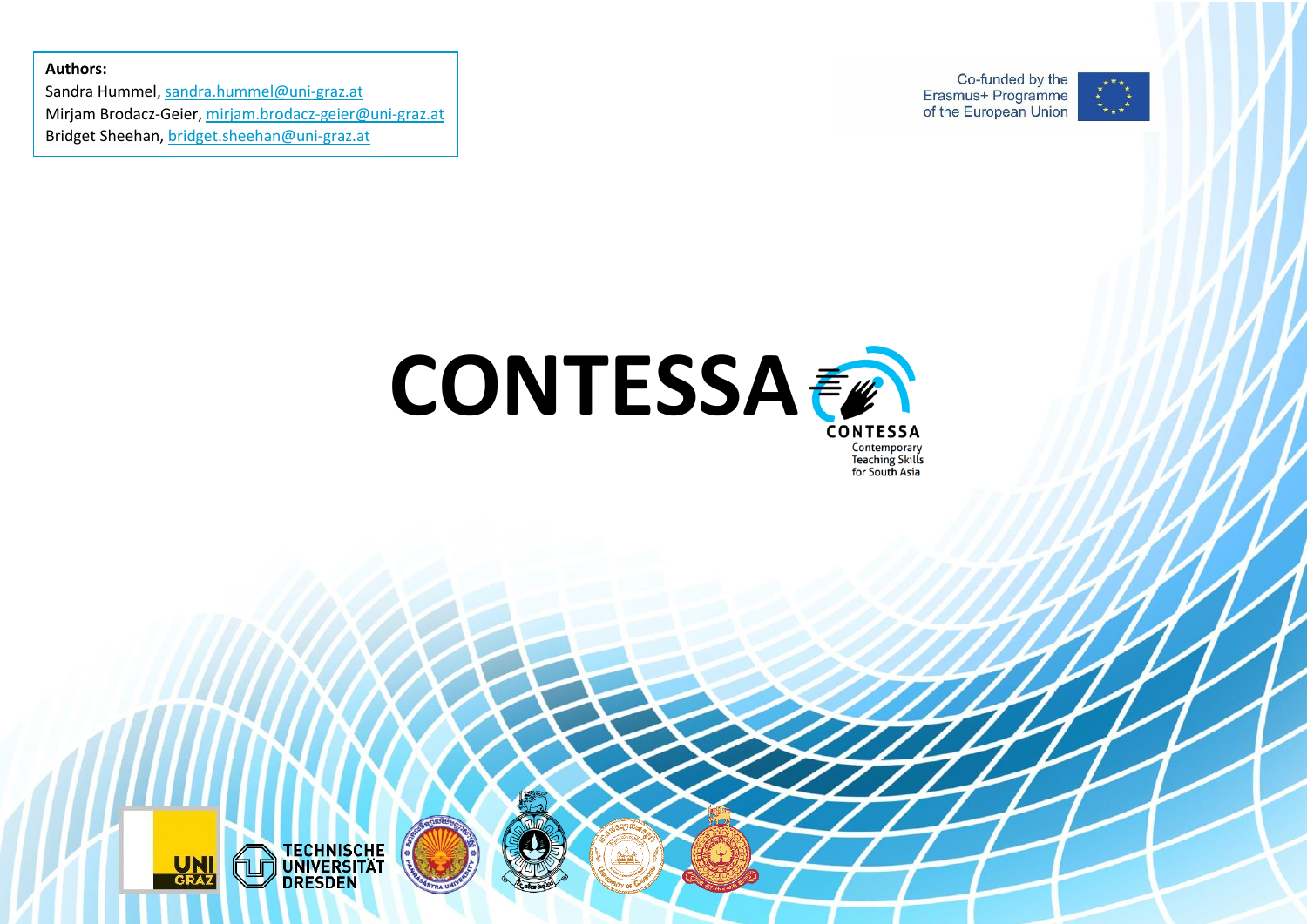# **Contents**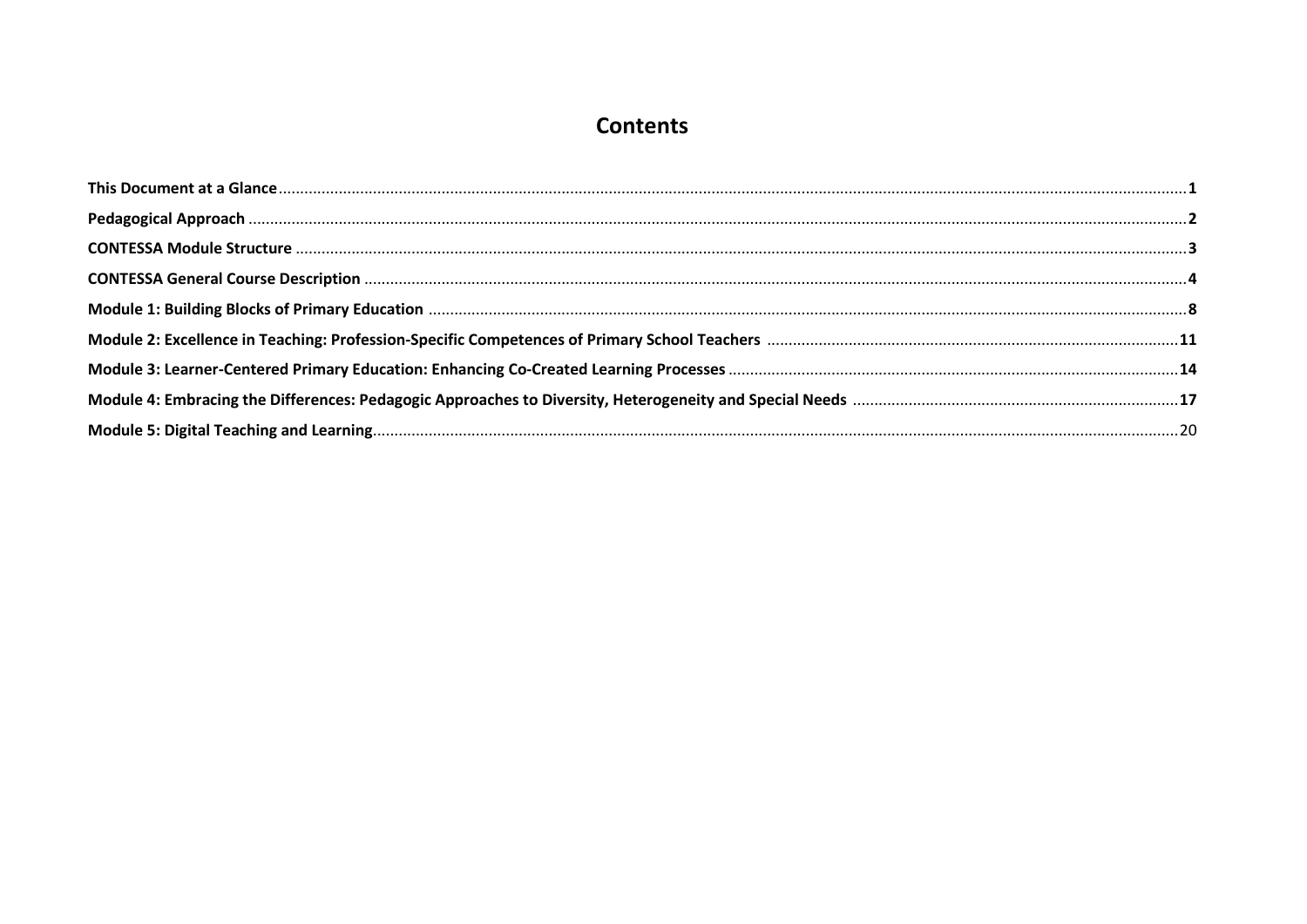## **This Document at a Glance**

The CONTESSA project is meant to be a contribution to establishing successful teacher education programs in Cambodia and Sri Lanka which will create a long-lasting positive impact on the overall educational systems. In order to achieve this goal, the given curricula in each country as well as cultural and ethnic particularities had to be carefully considered when designing this program. In observance of national priorities, achieved through a situational and needs analysis in both Cambodia and Sri Lanka, the CONTESSA project has evolved from shared discussions with all partners who have collectively decided on the five different modules and their focuses that form the core of the CONTESSA course.

The following document now outlines the final concept for the CONTESSA course as a whole and each individual module within the course.

In this document you will find:

- a more detailed description of the pedagogic methodology integrated into each module;
- a visual representation of the modules and their components;
- a general description for the overall course that illustrates how CONTESSA is structured in order to achieve its goal of establishing a teacher education program; and
- the individual modules including a short description of each module, the content, objectives, working material, learning methods, learning activities and criteria for success.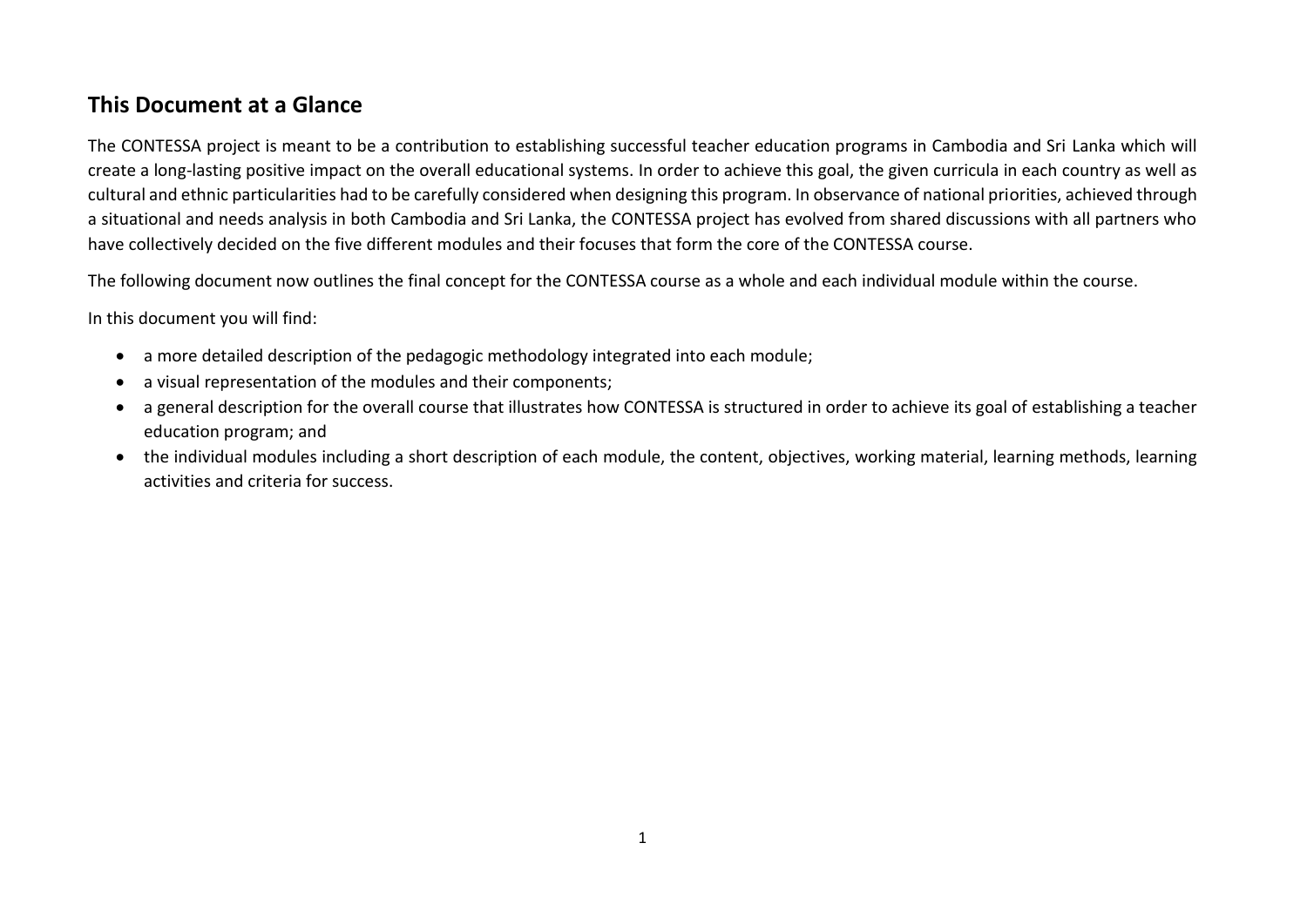## **Pedagogical Approach**

Woven into each of the modules and throughout the main concept of the course will be three key elements:

#### **Theoretical discussion**

Choosing a particular way of teaching implies guiding a certain way of learning. Having a solid understanding of theoretical knowledge is essential in making sure that learning is relevant and aligned to a teacher's audience: the students. Course participants will be asked to explore different theoretical discussions to better understand the process, beliefs and assumptions around the methodologies of teaching and learning.



A strong theoretical analysis and discussion through the use of various content forms including texts, videos

and images will allow participants to view the course through a structured lens in order to better apply it to their own teaching. It will provide a solid base for immediate, practical and concrete guidance.

#### **Practical examples**

Theoretical knowledge needs to be supported by practice. Practical knowledge is a powerful tool which will encourage critical thinking, communication and problem solving. Course participants will encounter real-life situations and be asked to apply theoretical concepts and analyze them using actionable methods. These practical, real life examples will be used to contextualize the theoretical discussion.

### **Application of knowledge**

Theoretical knowledge and case studies have little value unless teachers can apply them in the classroom. The third element will focus on finding a balance between theory and practice and lay the groundwork for the best results. The purpose of this component is to provide the participants with an opportunity to use their pedagogical knowledge and skills in practice. This aspect of the modules will ask participants to design, carry out and evaluate their teaching methods to ultimately develop and advance as teachers.

These elements will be implemented through various forms of content ultimately allowing the course participant to review the theoretical foundations of teaching, understand how they are applied in practice and employ them in the classroom. Throughout this process, participants will be encouraged to commit to a degree of self-reflection every step of the way.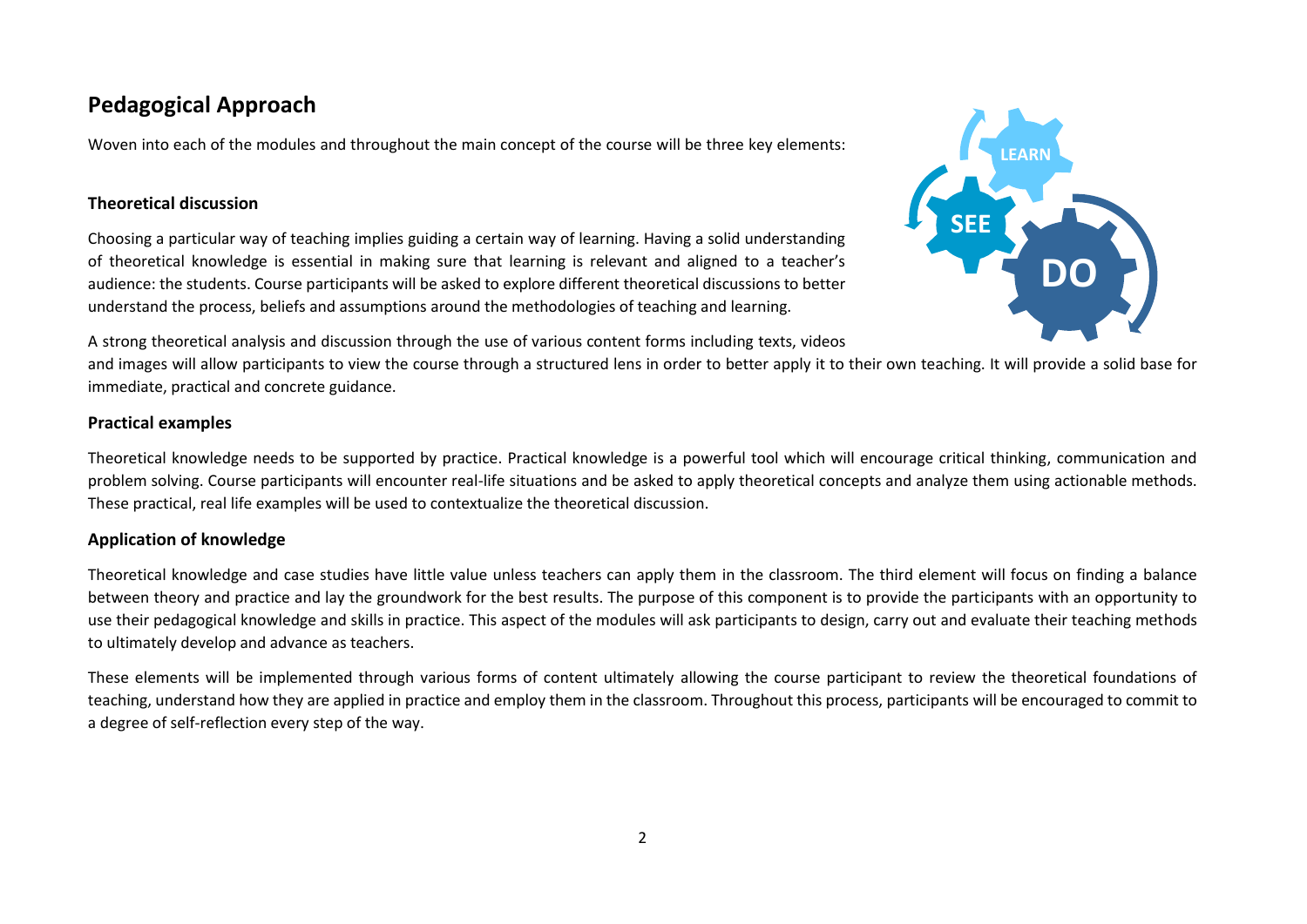|                                                                                            |                                                                                                                         | <b>CONTESSA</b>                                                                                                  |                                                                                                                             |                                                                             |  |
|--------------------------------------------------------------------------------------------|-------------------------------------------------------------------------------------------------------------------------|------------------------------------------------------------------------------------------------------------------|-----------------------------------------------------------------------------------------------------------------------------|-----------------------------------------------------------------------------|--|
| <b>Building Blocks of Primary</b><br><b>Education</b>                                      | <b>Excellence in Teaching:</b><br><b>Profession-Specific</b><br><b>Competences of Primary</b><br><b>School Teachers</b> | <b>Learner-Centered</b><br><b>Primary Education:</b><br><b>Enhancing Co-Created</b><br><b>Learning Processes</b> | <b>Embracing the Differences:</b><br><b>Pedagogic Approaches to</b><br><b>Diversity, Heterogeneity</b><br>and Special Needs | <b>Digital Teaching and</b><br><b>Learning</b>                              |  |
| 21st Century Teaching<br>and Learning                                                      | <b>Teaching</b><br><b>Comprehension: Roles,</b><br><b>Tasks and Functions</b>                                           | Individual Development<br>and Problem-Solving<br><b>Skills</b>                                                   | <b>Inclusive Pedagogy:</b><br>Approaches and<br><b>Strategies</b>                                                           | E-Pedagogy and<br><b>Digitally Enhanced</b><br><b>Learning Environments</b> |  |
| Lesson Planning and<br><b>Methodological Skills:</b><br>Concepts, Tools and<br>Application | <b>Assessing Learning</b><br><b>Results</b>                                                                             | Lifeworld-References<br>and Future Prospect                                                                      | <b>Teaching and Learning</b><br>in Diversity:<br>Preparation,<br><b>Realization, Assessment</b>                             | Digital Media and<br>Technology: Tools and<br><b>Formats</b>                |  |
| <b>Designing Learning</b><br><b>Environments</b>                                           | Pedagogical<br>Professionalization                                                                                      | Self-Determination,<br><b>Empowerment and</b><br>Self-Efficacy                                                   | Diversity-Sensitive<br>Classroom<br>Management                                                                              | <b>Online-Based Lesson</b><br>Preparation and<br>Conduction                 |  |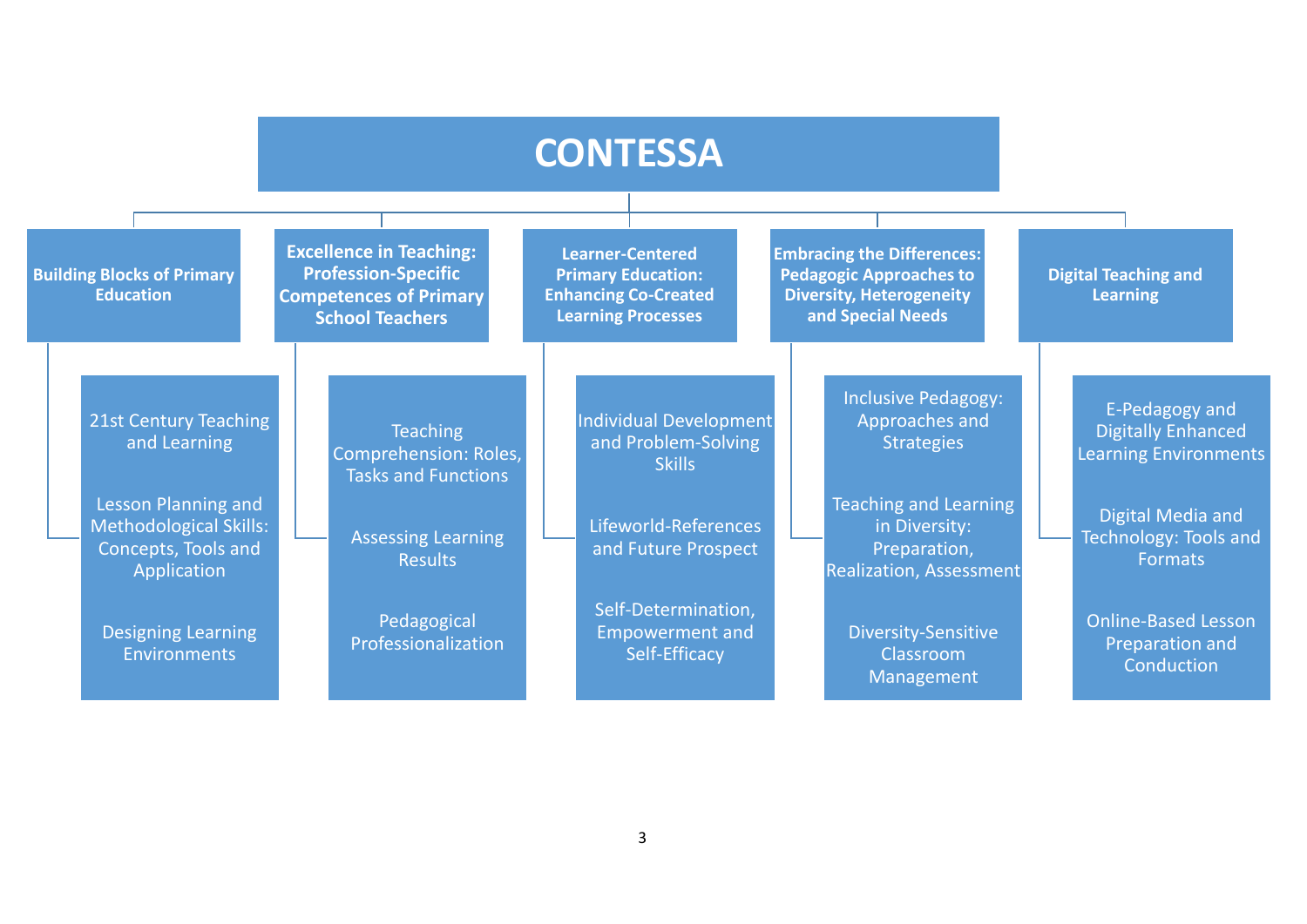|                                       | <b>CONTESSA</b>                                                                                                                                                                                                                                                                                                                                                                                                                                                                                                                                                                                                                                                                                                                                                          |
|---------------------------------------|--------------------------------------------------------------------------------------------------------------------------------------------------------------------------------------------------------------------------------------------------------------------------------------------------------------------------------------------------------------------------------------------------------------------------------------------------------------------------------------------------------------------------------------------------------------------------------------------------------------------------------------------------------------------------------------------------------------------------------------------------------------------------|
| <b>CONTESSA</b><br><b>DESCRIPTION</b> | It is increasingly important for successful educators to stay up-to-date with contemporary skills and methods to use inside<br>and outside of the classroom. CONTESSA will focus on the development of contemporary teaching skills through five<br>carefully selected modules. The course will explore the best practices related to e-pedagogy, subject and learner-centered<br>teaching methods, the role of teachers in the educational sphere, diversity in the classroom and other topics crucial to<br>modern day teaching. Upon completion of this course, participants will be able to implement newly<br>acquired contemporary teaching skills, engage all students in classroom activities and learn new ways to help students<br>reach their full potential. |
| <b>CONTENT</b>                        | Module 1: Building Blocks of Primary Education<br>$\bullet$<br>Module 2: Excellence in Teaching: Profession-Specific Competences of Primary School Teachers<br>$\bullet$<br>Module 3: Learner-Centered Primary Education: Enhancing Co-Created Learning Processes<br>$\bullet$<br>Module 4: Embracing the Differences: Pedagogic Approaches to Diversity, Heterogeneity and Special Needs<br>$\bullet$<br>Module 5: Digital Teaching and Learning<br>$\bullet$                                                                                                                                                                                                                                                                                                           |
| <b>COURSE OBJECTIVES</b>              | Upon completing CONTESSA, participants will be able to:<br>understand the complex relationship between the community, school, teachers and learners;<br>$\bullet$<br>take action to promote the appropriate teaching practices that apply to their classroom context;<br>$\bullet$<br>ensure that lesson plans reflect the needs of the students while following the desired curriculum;<br>$\bullet$<br>chose appropriate methods to achieve target-oriented learning and teaching processes;<br>utilize supportive digital tools in a professional way;<br>$\bullet$<br>examine personal beliefs and biases to encourage self-awareness within teacher-student relationships; and                                                                                      |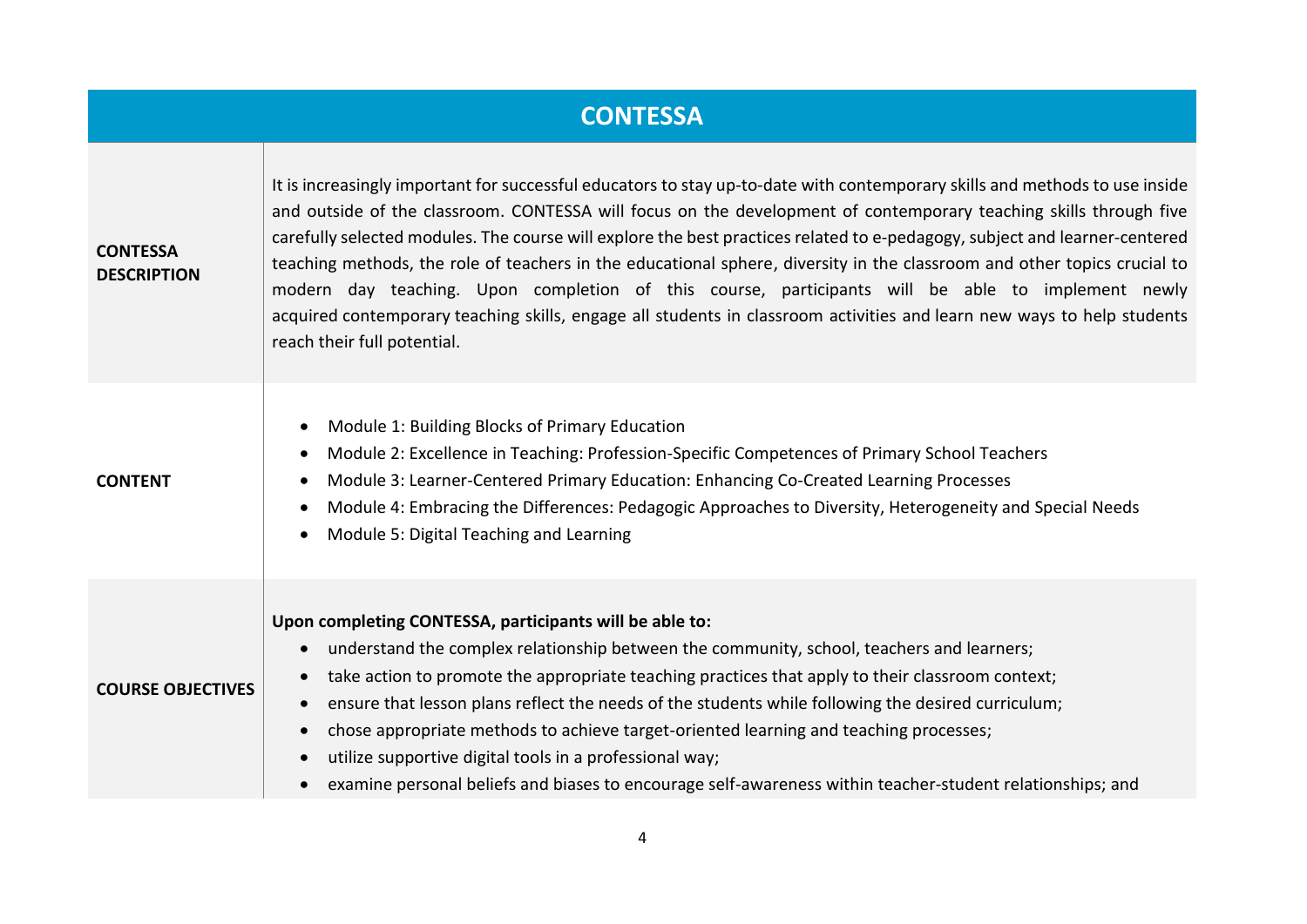|                                            | create a safe, welcoming, and collaborative learning environment.<br>$\bullet$                                                                                                                                                 |
|--------------------------------------------|--------------------------------------------------------------------------------------------------------------------------------------------------------------------------------------------------------------------------------|
| <b>TARGET GROUPS</b>                       | University Students/Trainee Teachers (Primary Education), Teachers (Primary education)                                                                                                                                         |
| <b>USER</b><br><b>ENVIRONMENT</b>          | Software-based, Web-based, Face-to-face                                                                                                                                                                                        |
| <b>MULTIMEDIA AND</b><br><b>FILE TYPES</b> | Linear texts, hypertexts<br>$\bullet$<br>Audio<br>$\bullet$<br>Images<br>Animations<br>Videos<br>$\bullet$                                                                                                                     |
| <b>WORKING</b><br><b>MATERIALS1</b>        | Course readings (instructor-created, open access, online content)<br>$\bullet$<br>Images (Paintings, Photographs, Cartoons, Patterns, Maps)<br>$\bullet$<br>Films and videos<br>$\bullet$<br>Recordings, Podcasts<br>$\bullet$ |
| METHODS <sup>1</sup>                       | Expository methods involve the explanation of the topic or subject matter by the instructor. Expository methods<br>$\bullet$<br>include presentations, lectures, worked examples and demonstrations.                           |

 $^1$  The category of working materials can be seen as the vehicle that conveys knowledge, followed by the methods on how this vehicle is used and finally presenting the concrete learning activity relevant for the participant.

 $\overline{a}$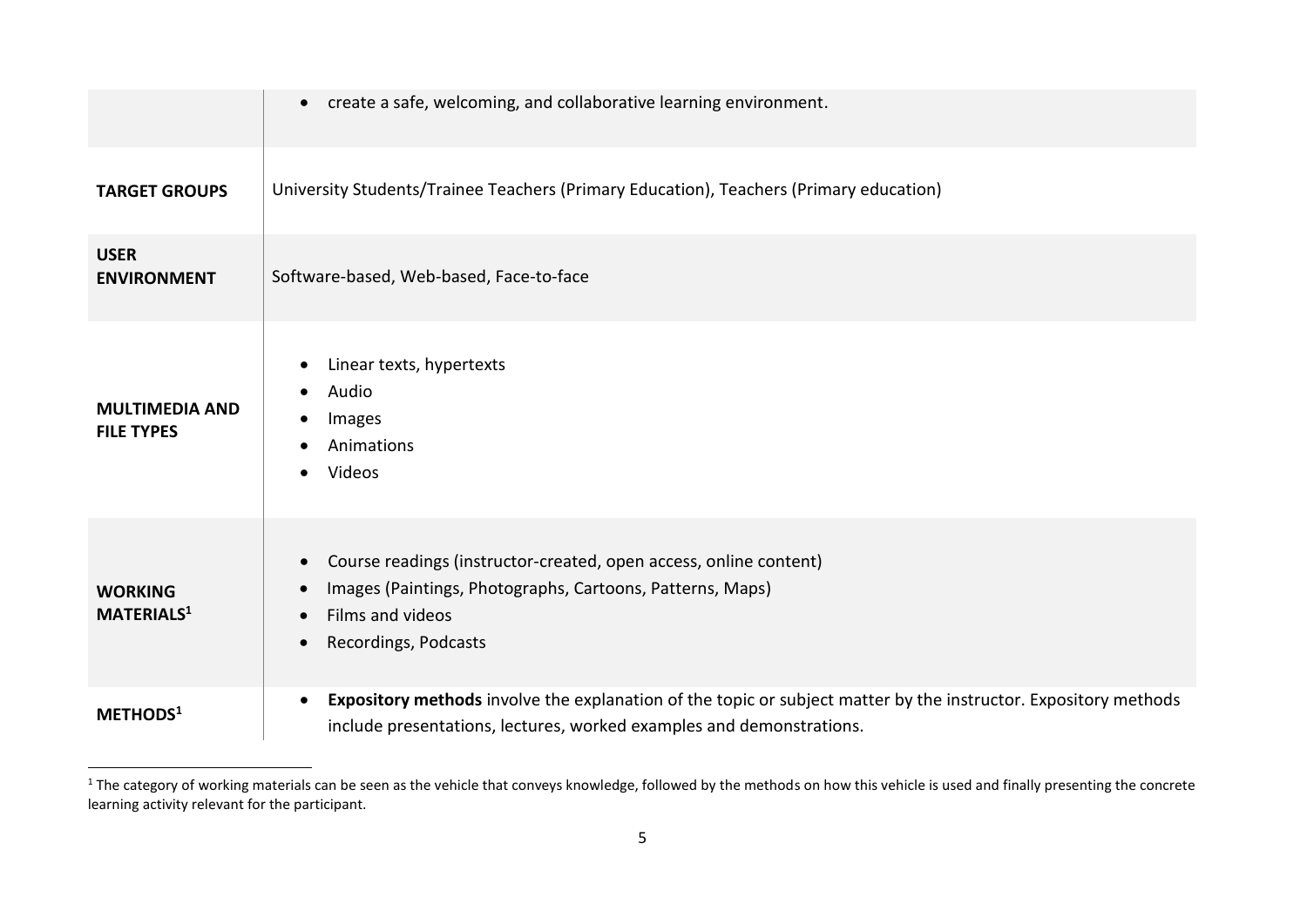| Application methods emphasize the active processes learners use to perform procedural and principle-based    |
|--------------------------------------------------------------------------------------------------------------|
| tasks and gain new knowledge. Application methods include demonstration-practice approaches, job aids, case- |
| based or scenario-based exercises, role play, simulations and educational games, guided research and project |
| work.                                                                                                        |

- **Collaborative methods** emphasize the social dimension of learning and encourage learners to share knowledge and perform tasks in a collaborative way. Collaborative methods include discussion forums, group work and peer tutoring, compensatory, conjunctive and additive group tasks.
- **Exploratory methods** emphasize the relationships between unfamiliar content and existing background knowledge which learners are encouraged to use to examine and investigate new material. Teachers can benefit from technology resources to enrich student exploration and provide differentiated, transformative learning experiences that are impossible to achieve without technology, and irreplaceable in generating levels of deep understanding. Examples include hypertext, simulations, wikis and virtual worlds in educational games.
- **Game-based learning** supports learning processes through games, especially computer games. By offering a practical way of transferring knowledge and taking into consideration the needs and interests of learners, a more active and emotional involvement can be achieved. Examples include simulations, role play, quizzes, WebQuest and geocaching.
- **Problem-based teaching and learning methods** confront learners with a problem and encourage them to create a solution themselves. Examples include anchored instruction, simulations, case studies and learning through projects.

| <b>LEARNING</b><br><b>ACTIVITIES1</b> | Self-study<br>Participate in online-guided discussions<br>Create ePortfolio |
|---------------------------------------|-----------------------------------------------------------------------------|
|                                       | Production of podcasts, videos, scripts etc.                                |
|                                       | Development of teaching concepts and materials                              |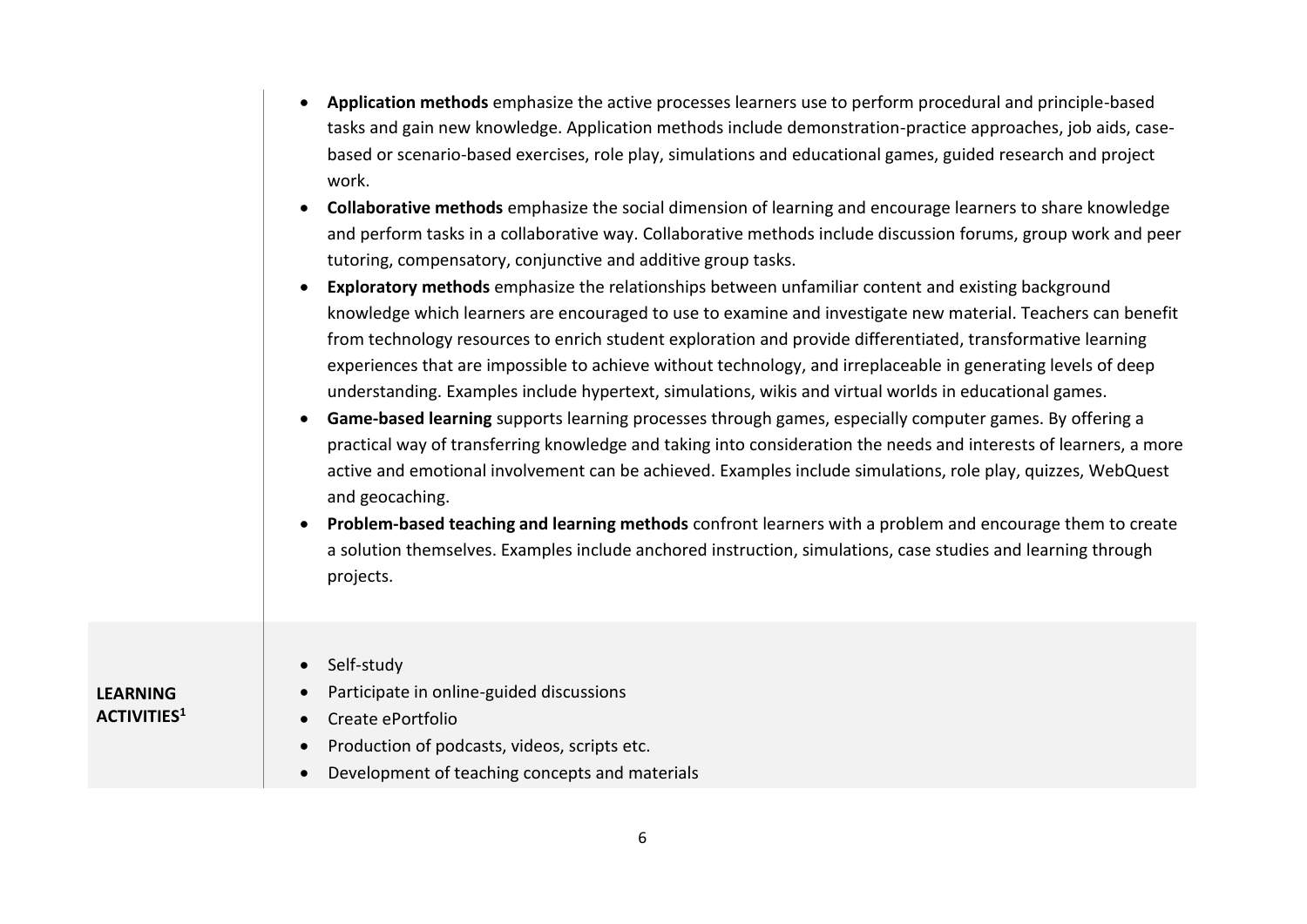|                                      | Development of lesson plan<br>$\bullet$                                          |
|--------------------------------------|----------------------------------------------------------------------------------|
|                                      | Participate in problem-based scenarios<br>$\bullet$                              |
|                                      | Write reflection essays<br>$\bullet$                                             |
|                                      | Use tools that support learning activities<br>$\bullet$                          |
|                                      | Creation of infographics and posters<br>$\bullet$                                |
|                                      | Development of presentations<br>$\bullet$                                        |
|                                      |                                                                                  |
|                                      |                                                                                  |
|                                      | Participation<br>$\bullet$                                                       |
|                                      | Online assessment                                                                |
| <b>CRITERIA FOR A</b>                | ePortfolio<br>$\bullet$                                                          |
| <b>POSITIVE</b><br><b>CONCLUSION</b> | Online-Self-Monitoring<br>$\bullet$                                              |
|                                      | Self-monitoring via online quizzes<br>$\bullet$                                  |
|                                      | E-Test (with automatically evaluable tasks, mostly multiple choice)<br>$\bullet$ |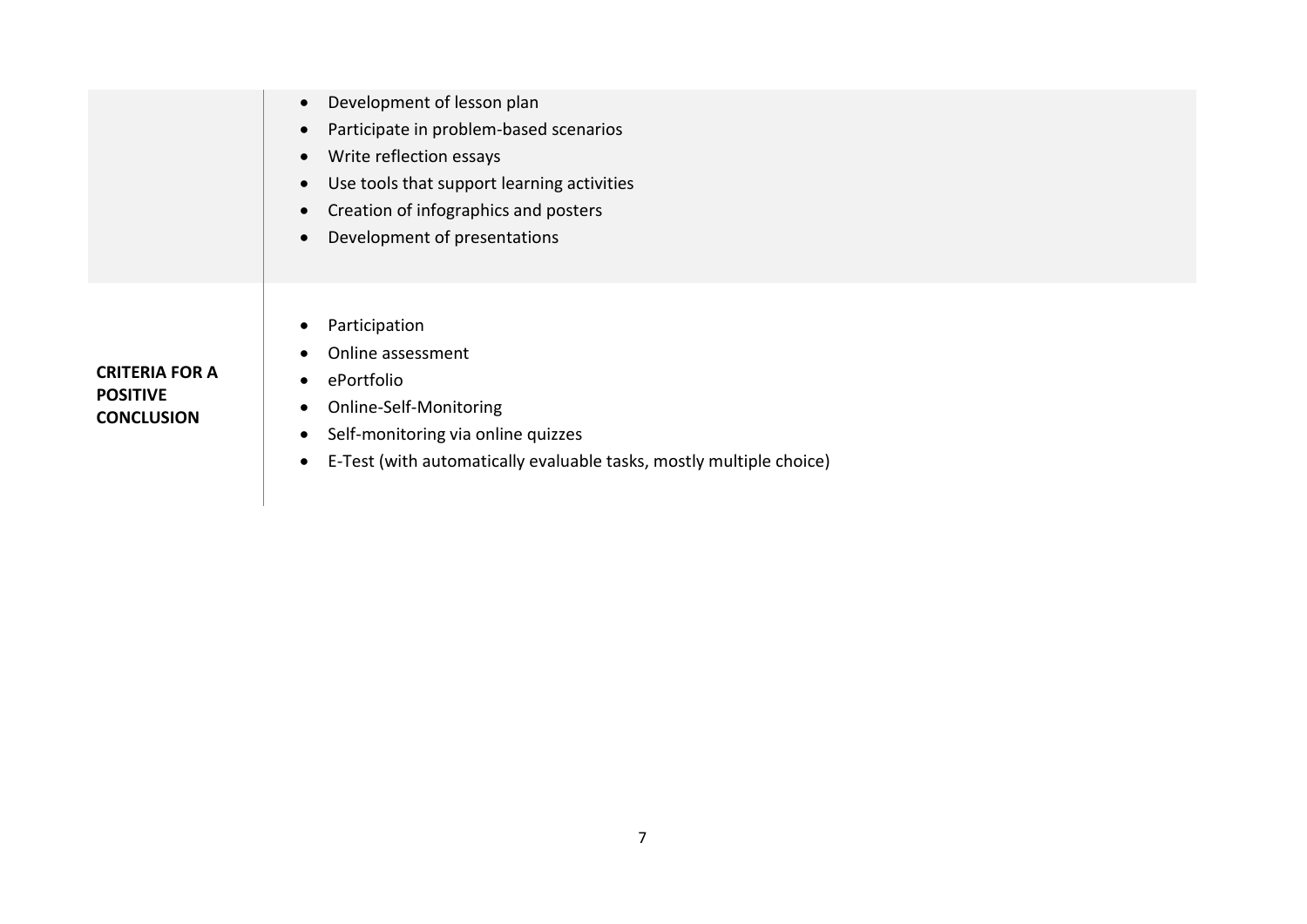| <b>MODULE 1:</b>                   | <b>BUILDING BLOCKS OF PRIMARY EDUCATION</b>                                                                                                                                                                                                                                                                                                                                                                                                                                                                                                                                                                                                                                                                                                                     |
|------------------------------------|-----------------------------------------------------------------------------------------------------------------------------------------------------------------------------------------------------------------------------------------------------------------------------------------------------------------------------------------------------------------------------------------------------------------------------------------------------------------------------------------------------------------------------------------------------------------------------------------------------------------------------------------------------------------------------------------------------------------------------------------------------------------|
| <b>SHORT</b><br><b>DESCRIPTION</b> | Successful educators understand how to incorporate the key elements of high-quality teaching into their classroom. This<br>module will serve as a foundation for effective teaching practice to ensure that the core components of primary school<br>teaching are considered when planning, conducting and evaluating learning and teaching processes. Through various<br>cornerstone topics including 21 <sup>st</sup> century teaching and learning, lesson planning, and learning environments, participants<br>will be asked to reflect on the interdependent process of teaching and learning to successfully achieve the targeted<br>outcomes.                                                                                                            |
| <b>CONTENT</b>                     | 21 <sup>st</sup> Century Teaching and Learning<br>$\bullet$<br>Lesson Planning and Methodological Skills: Concepts, Tools and Application<br><b>Designing Learning Environments</b><br>$\bullet$                                                                                                                                                                                                                                                                                                                                                                                                                                                                                                                                                                |
| <b>MODULE</b><br><b>OBJECTIVES</b> | Upon completion of this module, participants will be able to<br>reflect on 21 <sup>st</sup> century teaching and learning skills;<br>$\bullet$<br>define different learning paradigms and theories;<br>$\bullet$<br>differentiate between different teaching strategies;<br>$\bullet$<br>design learning tasks that lead to understanding and foster interdisciplinary competencies;<br>$\bullet$<br>support structured, differentiated and accompanying learning processes;<br>$\bullet$<br>apply suitable methods for structuring learning contents in a targeted and professional manner;<br>$\bullet$<br>select and use appropriate goal-oriented tools for the presentation of teaching materials (images, videos,<br>$\bullet$<br>graphics, audio, etc.); |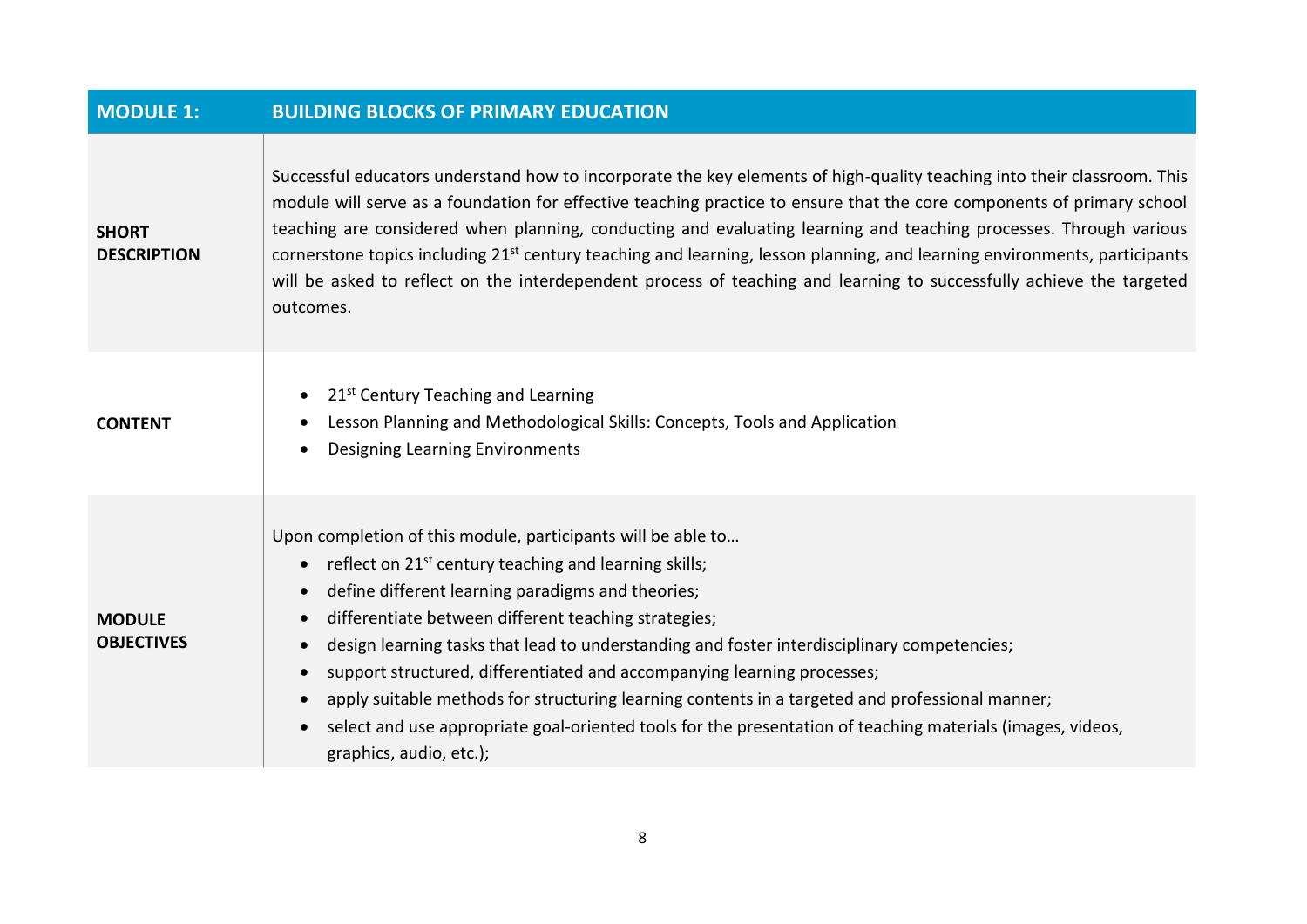|                                      | create a learner-centered, pedagogically well-considered toolbox of methods for the education of primary school<br>$\bullet$<br>children; and<br>recognize the importance of presenting learning contents in a way which is meaningful and relevant to the<br>$\bullet$<br>individual learner;<br>identify significant aspects of encouraging learning environments; and<br>$\bullet$<br>create a learning environment that fosters students' participation.<br>$\bullet$ |
|--------------------------------------|---------------------------------------------------------------------------------------------------------------------------------------------------------------------------------------------------------------------------------------------------------------------------------------------------------------------------------------------------------------------------------------------------------------------------------------------------------------------------|
| <b>WORKING</b><br><b>MATERIALS</b>   | Academic texts<br>٠<br>Images<br>Videos<br>Recordings<br>$\bullet$                                                                                                                                                                                                                                                                                                                                                                                                        |
| <b>LEARNING</b><br><b>METHODS</b>    | Self-assignments<br>$\bullet$<br>Video presentations<br>$\bullet$<br>Demonstrations<br>Case-based exercises<br>Portfolio assignments<br>$\bullet$                                                                                                                                                                                                                                                                                                                         |
| <b>LEARNING</b><br><b>ACTIVITIES</b> | Close reading of theoretical texts<br>٠<br>Watch videos presenting theory and application<br>$\bullet$<br>Analyze different classroom settings<br>Analyze case-based examples<br>٠<br>Write reflection-essays<br>٠                                                                                                                                                                                                                                                        |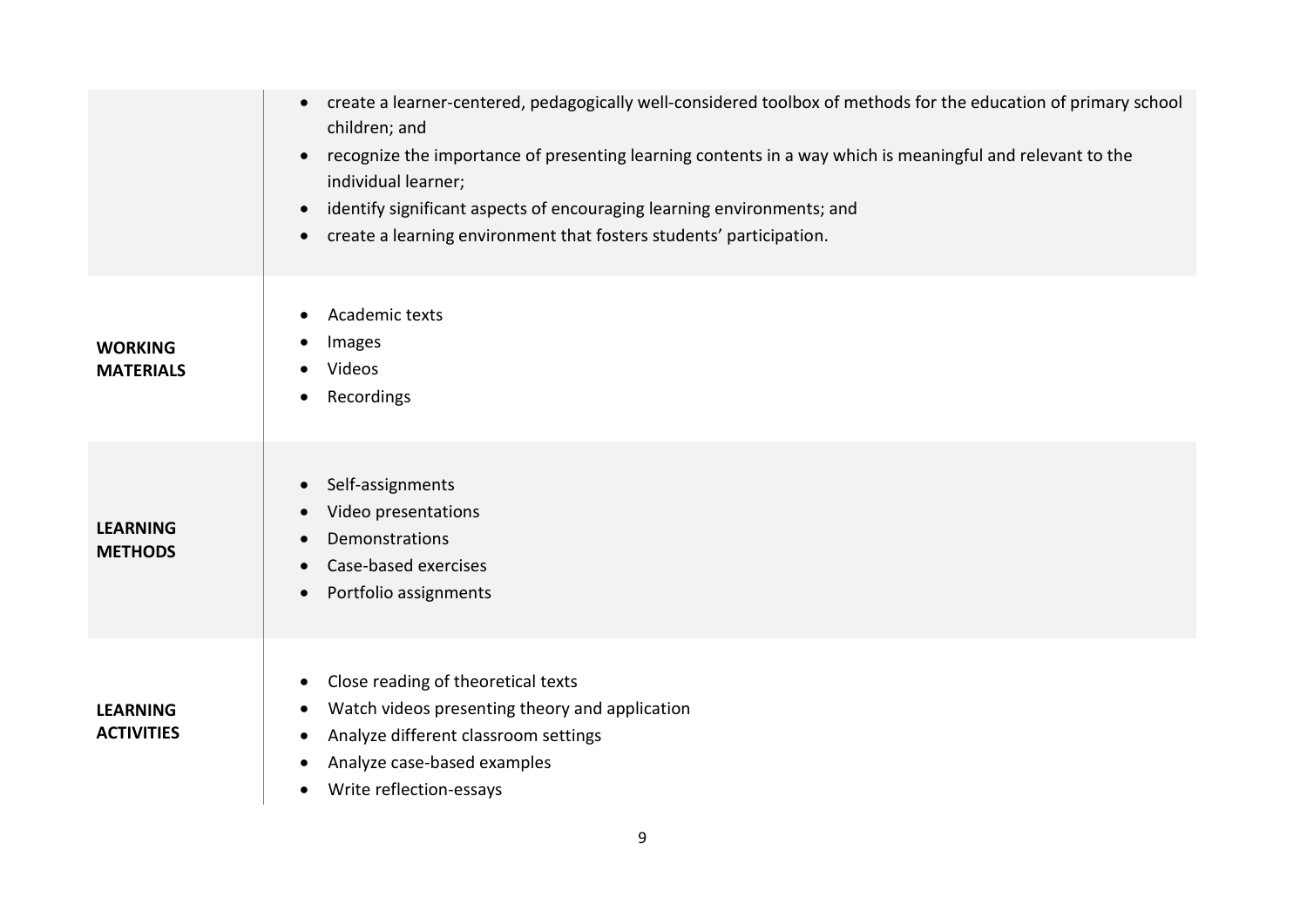|                                                               | Develop teaching materials<br>$\bullet$<br>Create an ePortfolio<br>$\bullet$                                                                                                                                                                            |
|---------------------------------------------------------------|---------------------------------------------------------------------------------------------------------------------------------------------------------------------------------------------------------------------------------------------------------|
| <b>CRITERIA FOR A</b><br><b>POSITIVE</b><br><b>CONCLUSION</b> | Completion of individual online tasks<br>$\bullet$<br>Self-monitoring via online quizzes<br>$\bullet$<br>Designing of pedagogic concepts considering contemporary and relevant approaches to primary education in<br>$\bullet$<br>form of an ePortfolio |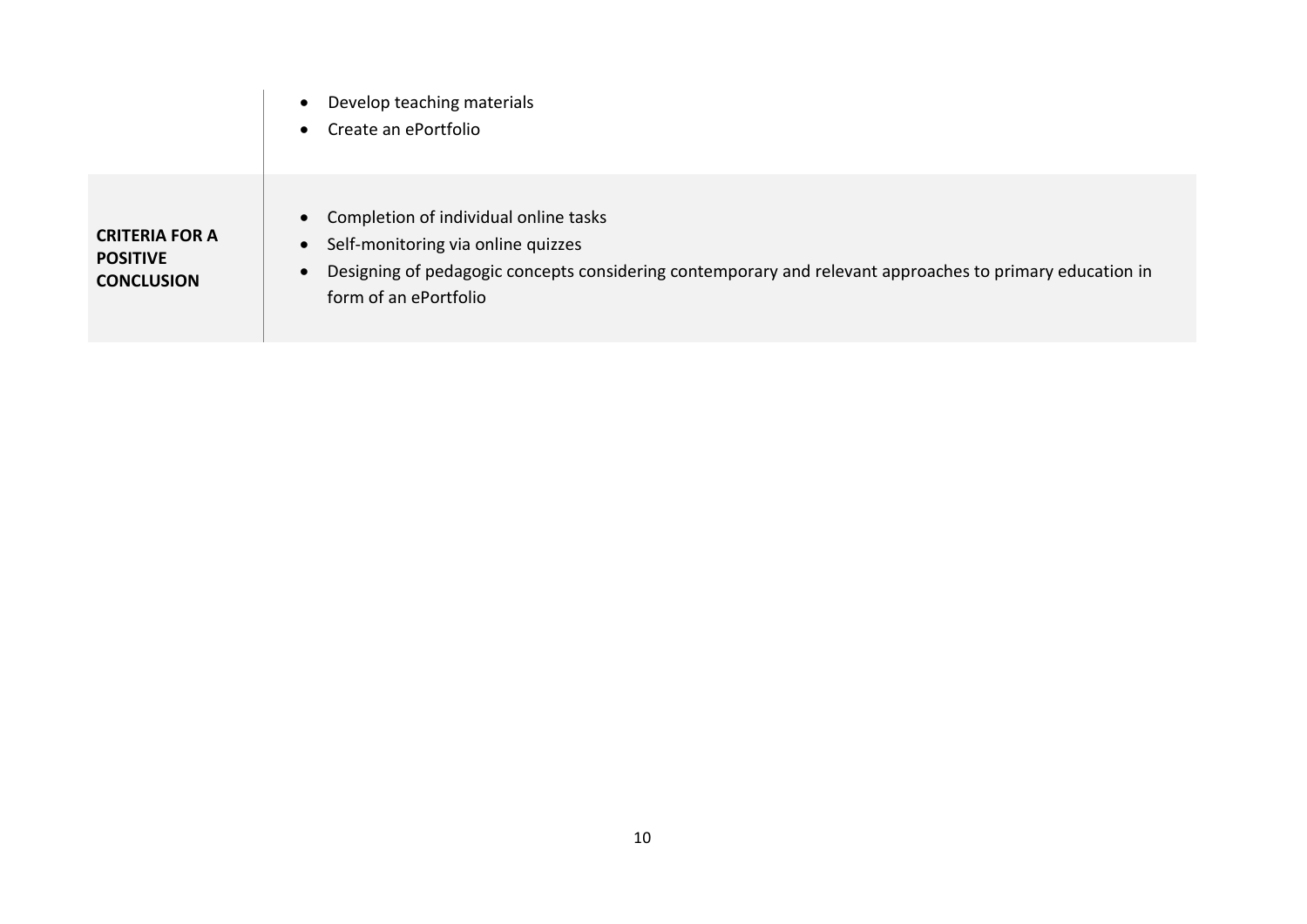| <b>MODULE 2:</b>                   | <b>EXCELLENCE IN TEACHING: PROFESSION-SPECIFIC COMPETENCES OF PRIMARY SCHOOL TEACHERS</b>                                                                                                                                                                                                                                                                                                                                                                                                                                                                                                                                                                                                                                                                                                                                                                                                                                 |
|------------------------------------|---------------------------------------------------------------------------------------------------------------------------------------------------------------------------------------------------------------------------------------------------------------------------------------------------------------------------------------------------------------------------------------------------------------------------------------------------------------------------------------------------------------------------------------------------------------------------------------------------------------------------------------------------------------------------------------------------------------------------------------------------------------------------------------------------------------------------------------------------------------------------------------------------------------------------|
| <b>SHORT</b><br><b>DESCRIPTION</b> | Successful educators not only need to be knowledgeable on the subject matter, but they must also continually develop<br>their teaching skills. In this module, participants will explore the various pedagogical roles, tasks and functions of a teacher.<br>One central task is assessing learning results which will be treated analytically and reflexively. Additionally, there will be a<br>focus on the teacher's pedagogical professionalization and the value of not only knowing a subject but also understanding<br>how the information needs to be delivered so that students learn effectively.                                                                                                                                                                                                                                                                                                               |
| <b>CONTENT</b>                     | Teaching comprehension: Roles, Tasks and Functions<br>٠<br>Assessing learning results<br>Pedagogical Professionalization<br>$\bullet$                                                                                                                                                                                                                                                                                                                                                                                                                                                                                                                                                                                                                                                                                                                                                                                     |
| <b>MODULE</b><br><b>OBJECTIVES</b> | Upon completion of this module, participants will be able to<br>comprehend the teacher's role in supporting and fostering the learner's development and the competencies<br>$\bullet$<br>necessary to realize this process;<br>recognize the importance of effectively engaging in quality interactions with children;<br>$\bullet$<br>reflect on the different roles of a teacher and transfer that knowledge to their lessons to inspire their own<br>$\bullet$<br>professional growth;<br>incorporate the methodology of a holistically oriented environment into their teaching;<br>$\bullet$<br>base their lessons on contemporary teaching methods;<br>$\bullet$<br>accompany individual learning paths;<br>$\bullet$<br>plan and structure their teaching in a way that it can be done effectively during class time;<br>$\bullet$<br>review and give feedback on learning processes and success; and<br>$\bullet$ |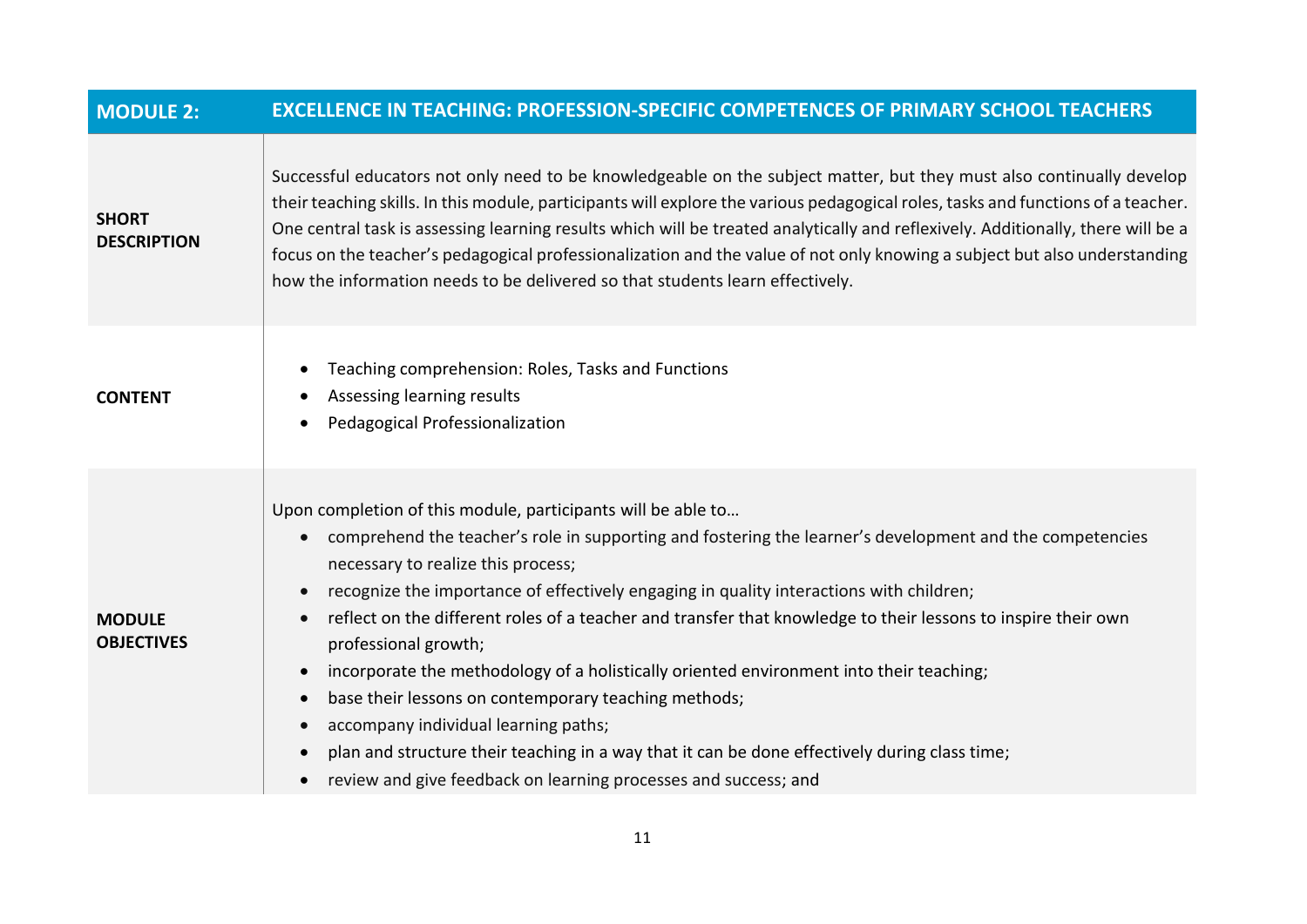|                                                               | distinguish between different ways of assessing learning results.<br>$\bullet$                                                                                                                                                                                             |
|---------------------------------------------------------------|----------------------------------------------------------------------------------------------------------------------------------------------------------------------------------------------------------------------------------------------------------------------------|
| <b>WORKING</b><br><b>MATERIALS</b>                            | Academic texts<br>$\bullet$<br>Videos<br>Podcasts<br>Recordings                                                                                                                                                                                                            |
| <b>LEARNING</b><br><b>METHODS</b>                             | Self-assignments<br>$\bullet$<br>Video presentations<br>$\bullet$<br>Demonstrations<br>$\bullet$<br>Case-based exercises<br>$\bullet$<br>Portfolio assignments<br>$\bullet$                                                                                                |
| <b>LEARNING</b><br><b>ACTIVITIES</b>                          | Close reading of theoretical texts<br>$\bullet$<br>Watch videos presenting theory and application<br>$\bullet$<br>Analyze case-based examples<br>٠<br>Write reflection-essays<br>$\bullet$<br>Develop teaching materials<br>$\bullet$<br>Create an ePortfolio<br>$\bullet$ |
| <b>CRITERIA FOR A</b><br><b>POSITIVE</b><br><b>CONCLUSION</b> | Completion of individual online tasks<br>$\bullet$                                                                                                                                                                                                                         |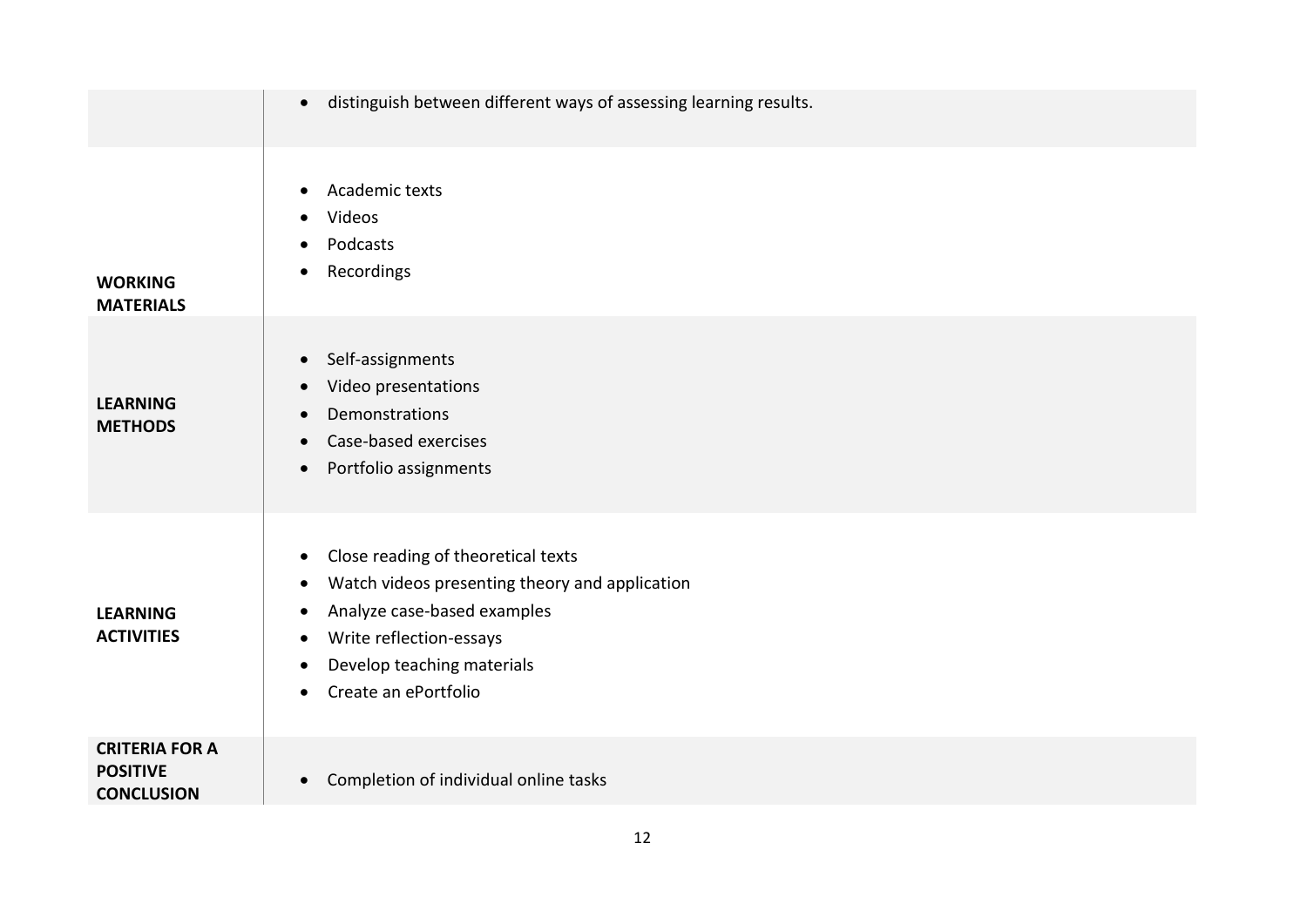| • Self-monitoring via online quizzes<br>Designing of educationally meaningful lesson plan in form of an ePortfolio |  |
|--------------------------------------------------------------------------------------------------------------------|--|
|--------------------------------------------------------------------------------------------------------------------|--|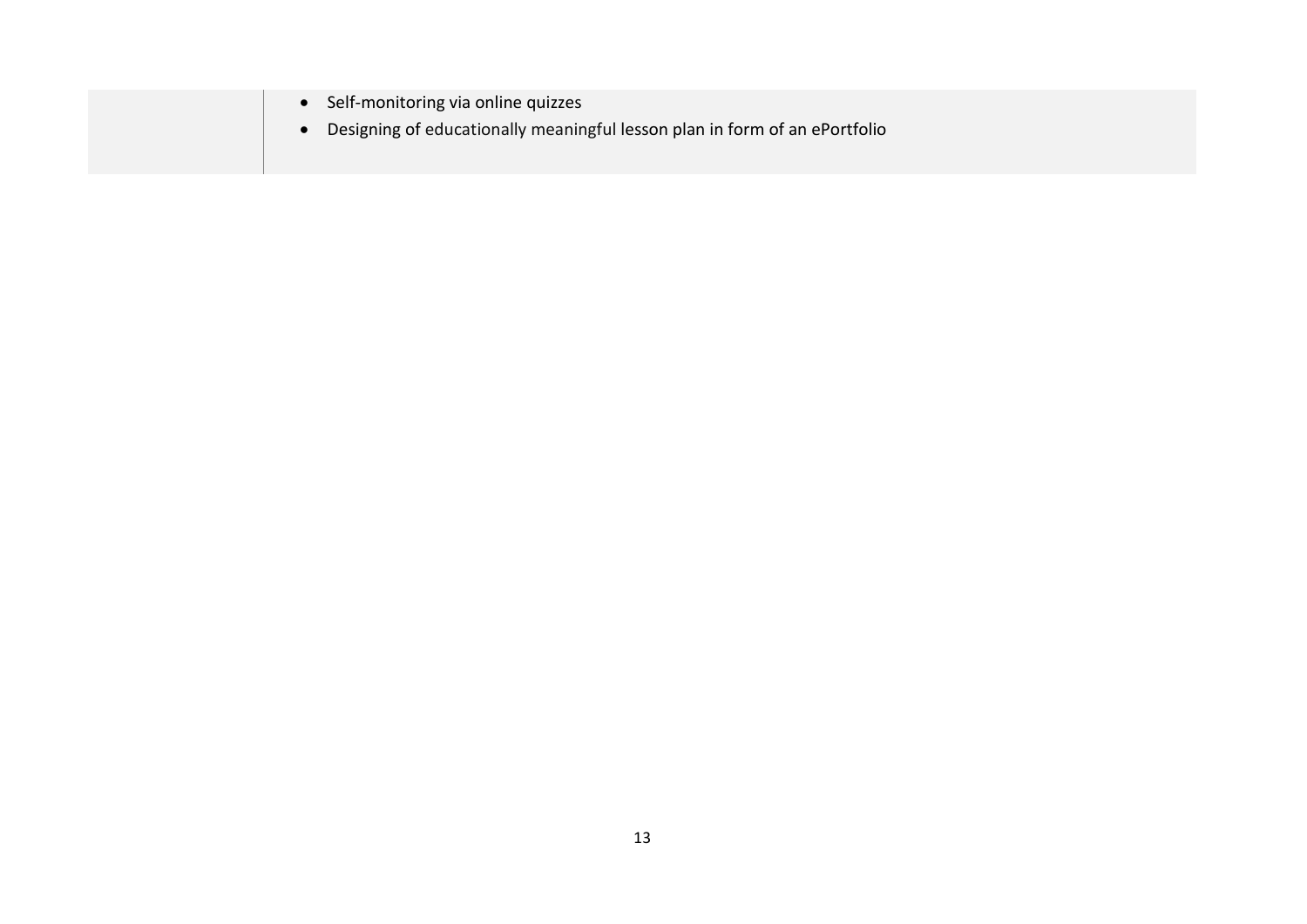| <b>MODULE 3:</b>                   | LEARNER-CENTERED PRIMARY EDUCATION: ENHANCING CO-CREATED LEARNING PROCESSES                                                                                                                                                                                                                                                                                                                                                                                                                                                                                                                                                                                                                                                                                                                                                                                                                                                             |
|------------------------------------|-----------------------------------------------------------------------------------------------------------------------------------------------------------------------------------------------------------------------------------------------------------------------------------------------------------------------------------------------------------------------------------------------------------------------------------------------------------------------------------------------------------------------------------------------------------------------------------------------------------------------------------------------------------------------------------------------------------------------------------------------------------------------------------------------------------------------------------------------------------------------------------------------------------------------------------------|
| <b>SHORT</b><br><b>DESCRIPTION</b> | Successful educators understand how to put the learner into the focus of teaching and thus support the individual student<br>on their path towards achievement. This module explores learner-centered education, and upon its completion, the<br>participants will have a better understanding of how to incorporate the individual interests and needs of children into a<br>cooperative learning environment. The focus will be on planning, conducting, reflecting, and evaluating lessons in a<br>learner-centered way.                                                                                                                                                                                                                                                                                                                                                                                                             |
| <b>CONTENT</b>                     | Individual development and problem-solving skills<br>$\bullet$<br>Lifeworld-references and future prospects<br>Self-determination, empowerment and self-efficacy<br>$\bullet$                                                                                                                                                                                                                                                                                                                                                                                                                                                                                                                                                                                                                                                                                                                                                           |
| <b>MODULE</b><br><b>OBJECTIVES</b> | Upon completion of this module, participants will be able to<br>distinguish the principles of learner-centered education and its benefits;<br>$\bullet$<br>design an autonomous and self-directed learning environment;<br>$\bullet$<br>consider the individual development of children and build upon their previously acquired capabilities;<br>0<br>identify the potential of problem-solving as teaching method in making learning more meaningful;<br>$\bullet$<br>select and use techniques to enhance the development of problem-solving skills in their students;<br>$\bullet$<br>incorporate real world connections;<br>$\bullet$<br>recognize the concerns and challenges of children, educators and legal guardians in the context of transition<br>$\bullet$<br>processes and positively influence the educational process with confidence-building measures; and<br>encourage self-assessment and evaluation.<br>$\bullet$ |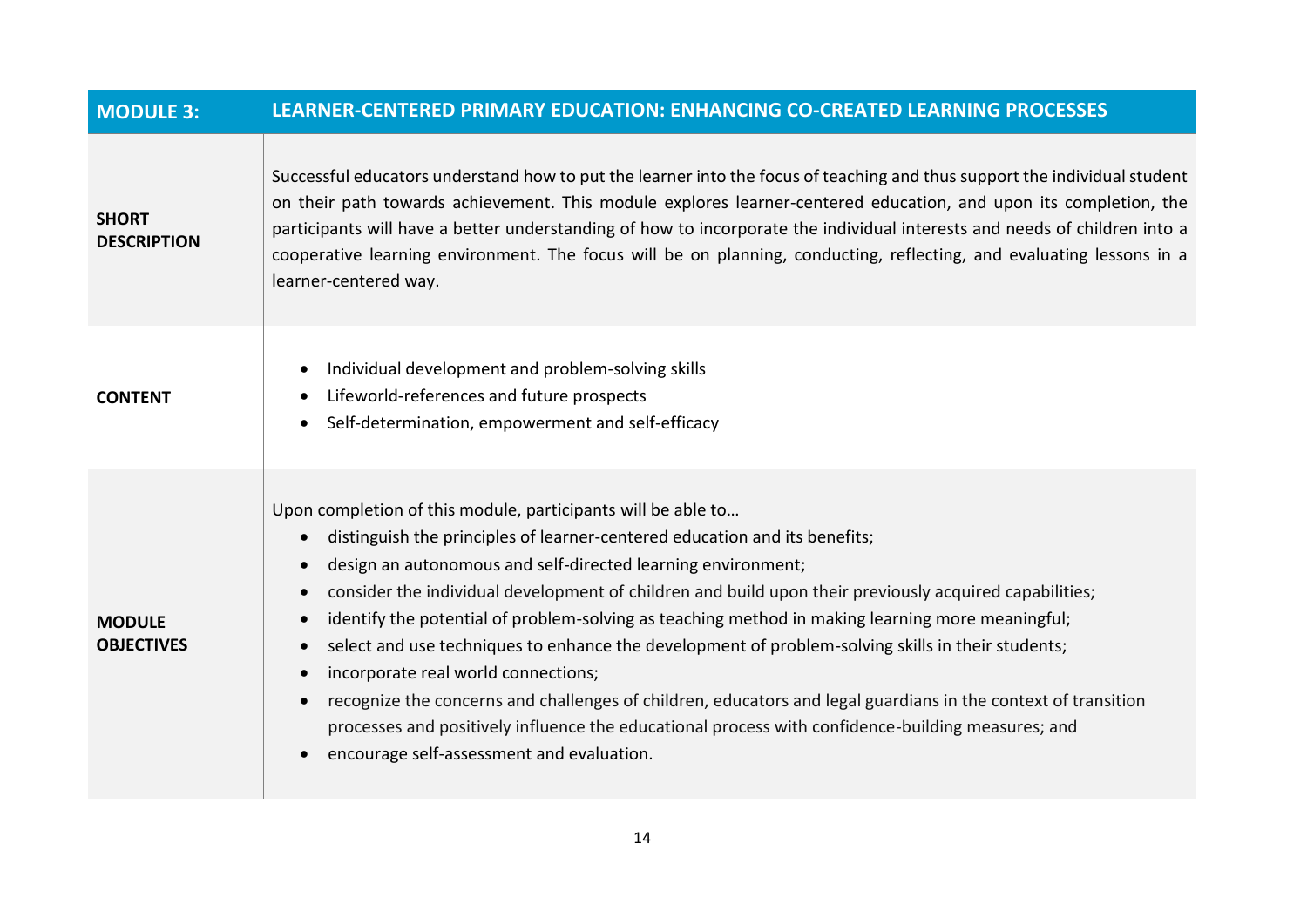| <b>WORKING</b><br><b>MATERIALS</b>                            | Academic texts<br>$\bullet$<br>Videos<br>$\bullet$<br>Images<br>$\bullet$<br>Recordings<br>$\bullet$                                                                                                                                                                      |
|---------------------------------------------------------------|---------------------------------------------------------------------------------------------------------------------------------------------------------------------------------------------------------------------------------------------------------------------------|
| <b>LEARNING</b><br><b>METHODS</b>                             | Self-assignments<br>$\bullet$<br>Video presentations<br>$\bullet$<br><b>Demonstrations</b><br>$\bullet$<br>Case-based exercises<br>$\bullet$<br>Portfolio assignments<br>$\bullet$                                                                                        |
| <b>LEARNING</b><br><b>ACTIVITIES</b>                          | Close reading of theoretical texts<br>$\bullet$<br>Watch videos presenting theory and application<br>٠<br>Write reflection-essays<br>$\bullet$<br>Analyze teaching sequences<br>$\bullet$<br>Develop teaching materials<br>$\bullet$<br>Create an ePortfolio<br>$\bullet$ |
| <b>CRITERIA FOR A</b><br><b>POSITIVE</b><br><b>CONCLUSION</b> | Completion of individual online tasks<br>$\bullet$<br>Self-monitoring via online quizzes<br>$\bullet$                                                                                                                                                                     |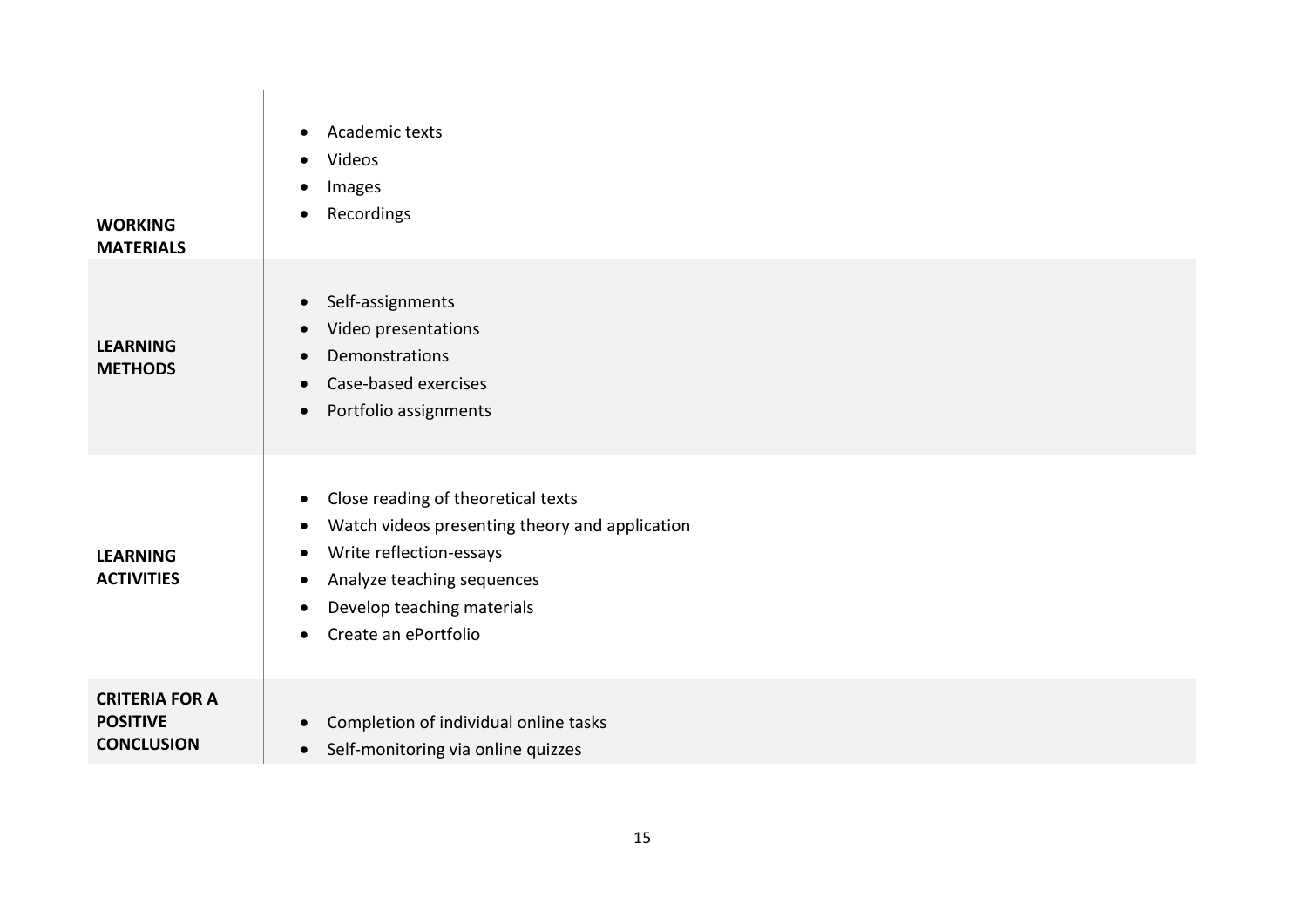| Designing of student-oriented pedagogic concepts encouraging communication and cooperation in form of an |
|----------------------------------------------------------------------------------------------------------|
| ePortfolio                                                                                               |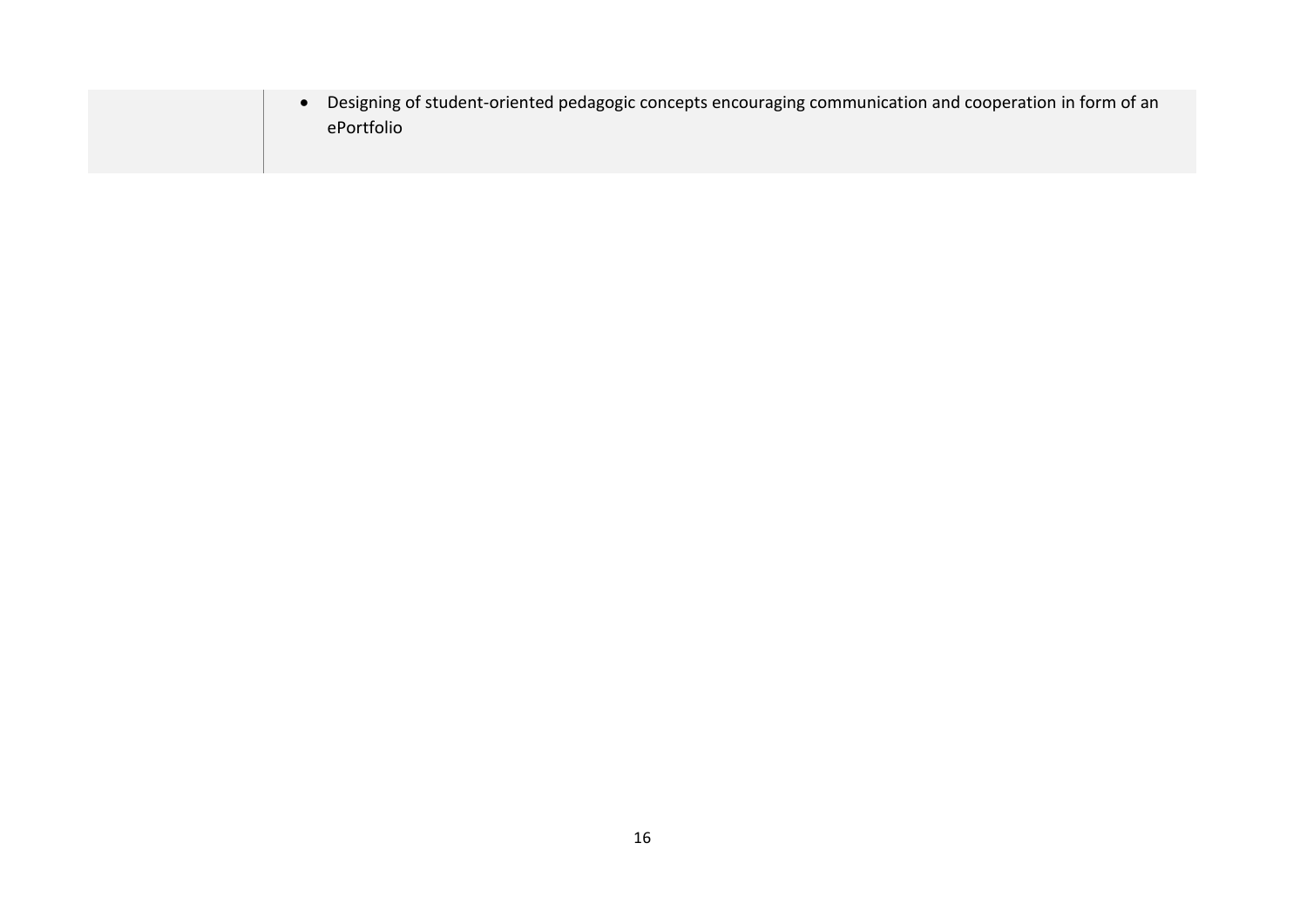| <b>MODULE 4:</b>                   | <b>EMBRACING THE DIFFERENCES: PEDAGOGIC APPROACHES TO DIVERSITY, HETEROGENEITY AND</b><br><b>SPECIAL NEEDS</b>                                                                                                                                                                                                                                                                                                                                                                                                                                                                                                                                                                                                                                                                                                                                                                                                                                                                                                            |
|------------------------------------|---------------------------------------------------------------------------------------------------------------------------------------------------------------------------------------------------------------------------------------------------------------------------------------------------------------------------------------------------------------------------------------------------------------------------------------------------------------------------------------------------------------------------------------------------------------------------------------------------------------------------------------------------------------------------------------------------------------------------------------------------------------------------------------------------------------------------------------------------------------------------------------------------------------------------------------------------------------------------------------------------------------------------|
| <b>SHORT</b><br><b>DESCRIPTION</b> | Successful educators take diversity and individual needs into consideration when planning their teaching and ensure equal<br>opportunities and inclusion for every student. Regardless of their personal or socio-economic life circumstances, all<br>students need and are entitled to have a safe and productive learning environment. This module will address the question<br>of how diversity affects the classroom and provide practical tips for promoting an inclusive environment to enable all<br>learners to acquire skills for their future lives.                                                                                                                                                                                                                                                                                                                                                                                                                                                            |
| <b>CONTENT</b>                     | Inclusive pedagogy: Approaches and strategies<br>Teaching and learning in diversity: Preparation, realization, assessment<br>Diversity-sensitive classroom management                                                                                                                                                                                                                                                                                                                                                                                                                                                                                                                                                                                                                                                                                                                                                                                                                                                     |
| <b>MODULE</b><br><b>OBJECTIVES</b> | Upon completion of this module, participants will be able to<br>define the basic concepts of inclusive education and special needs;<br>$\bullet$<br>support a culture of diversity and appreciation where equal opportunities are offered to ensure that each<br>$\bullet$<br>individual can develop their potential;<br>raise awareness of the key importance of understanding diversity as an opportunity rather than a problem within<br>$\bullet$<br>their pedagogic-professional context among administrators, colleagues, parents and students;<br>understand the crucial role that teaching methods and the relationship between teacher and learner play for an<br>$\bullet$<br>inclusive school and the success of learning together in diverse classrooms;<br>select and use methods that take the students' needs into consideration to inspire and support all students; and<br>$\bullet$<br>actively encourage social learning and participation for all students at their own appropriate functional level. |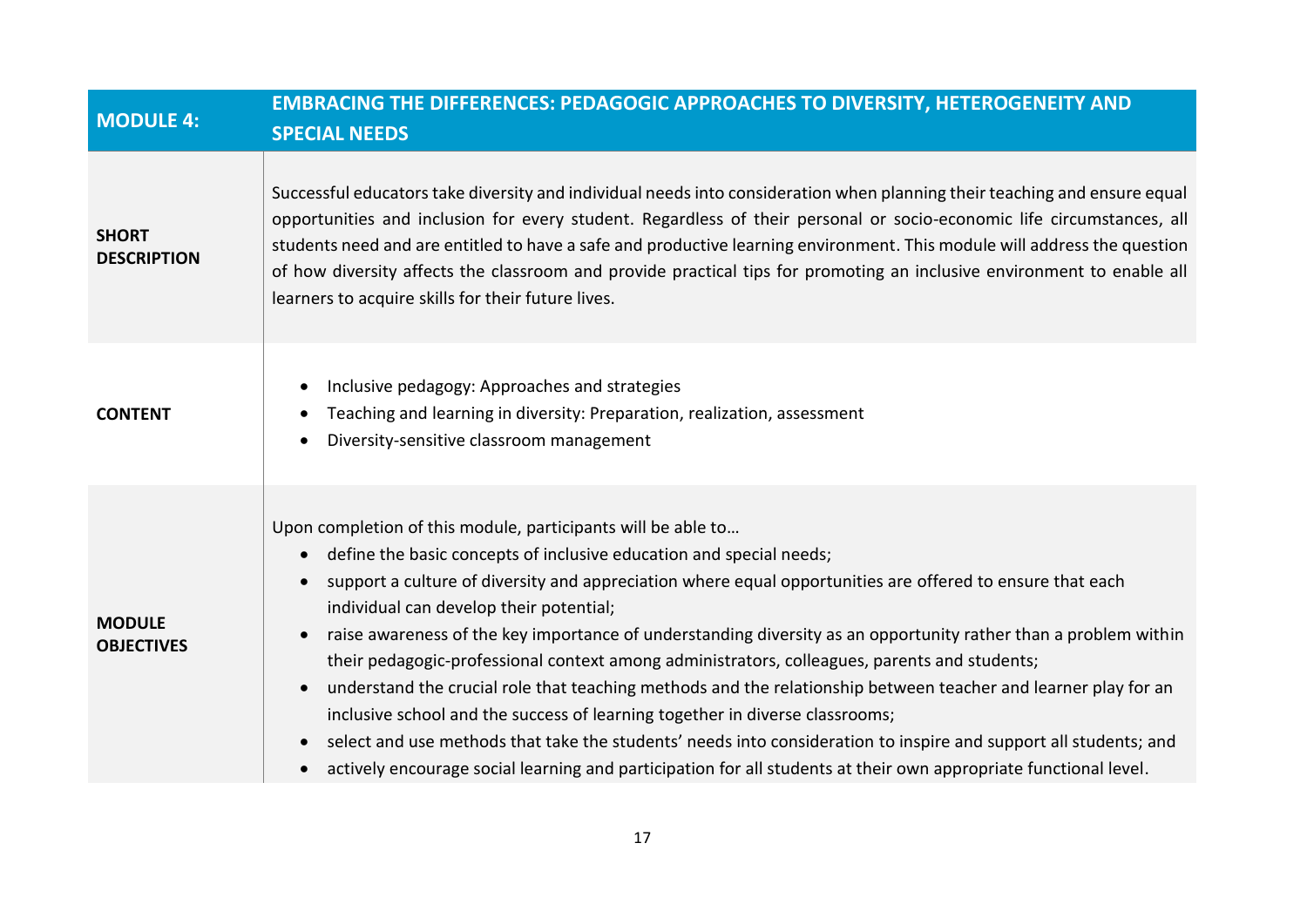| <b>WORKING</b><br><b>MATERIALS</b>                            | Academic texts<br>$\bullet$<br>Videos<br>Images<br>Recordings<br>$\bullet$                                                                                                                                                                                                                                        |
|---------------------------------------------------------------|-------------------------------------------------------------------------------------------------------------------------------------------------------------------------------------------------------------------------------------------------------------------------------------------------------------------|
| <b>LEARNING</b><br><b>METHODS</b>                             | Self-assignments<br>$\bullet$<br>Video presentations<br>$\bullet$<br>Demonstrations<br>$\bullet$<br>Case-based exercises<br>$\bullet$<br>Portfolio assignments<br>$\bullet$                                                                                                                                       |
| <b>LEARNING</b><br><b>ACTIVITIES</b>                          | Close reading of theoretical texts<br>$\bullet$<br>Watch videos presenting theory and application<br>$\bullet$<br>Analyze case-based examples<br>Write reflection-essays<br>$\bullet$<br>Visualize learning contents<br>$\bullet$<br>Develop teaching materials<br>$\bullet$<br>Create an ePortfolio<br>$\bullet$ |
| <b>CRITERIA FOR A</b><br><b>POSITIVE</b><br><b>CONCLUSION</b> | Completion of individual online tasks<br>$\bullet$<br>Self-monitoring via online quizzes<br>$\bullet$                                                                                                                                                                                                             |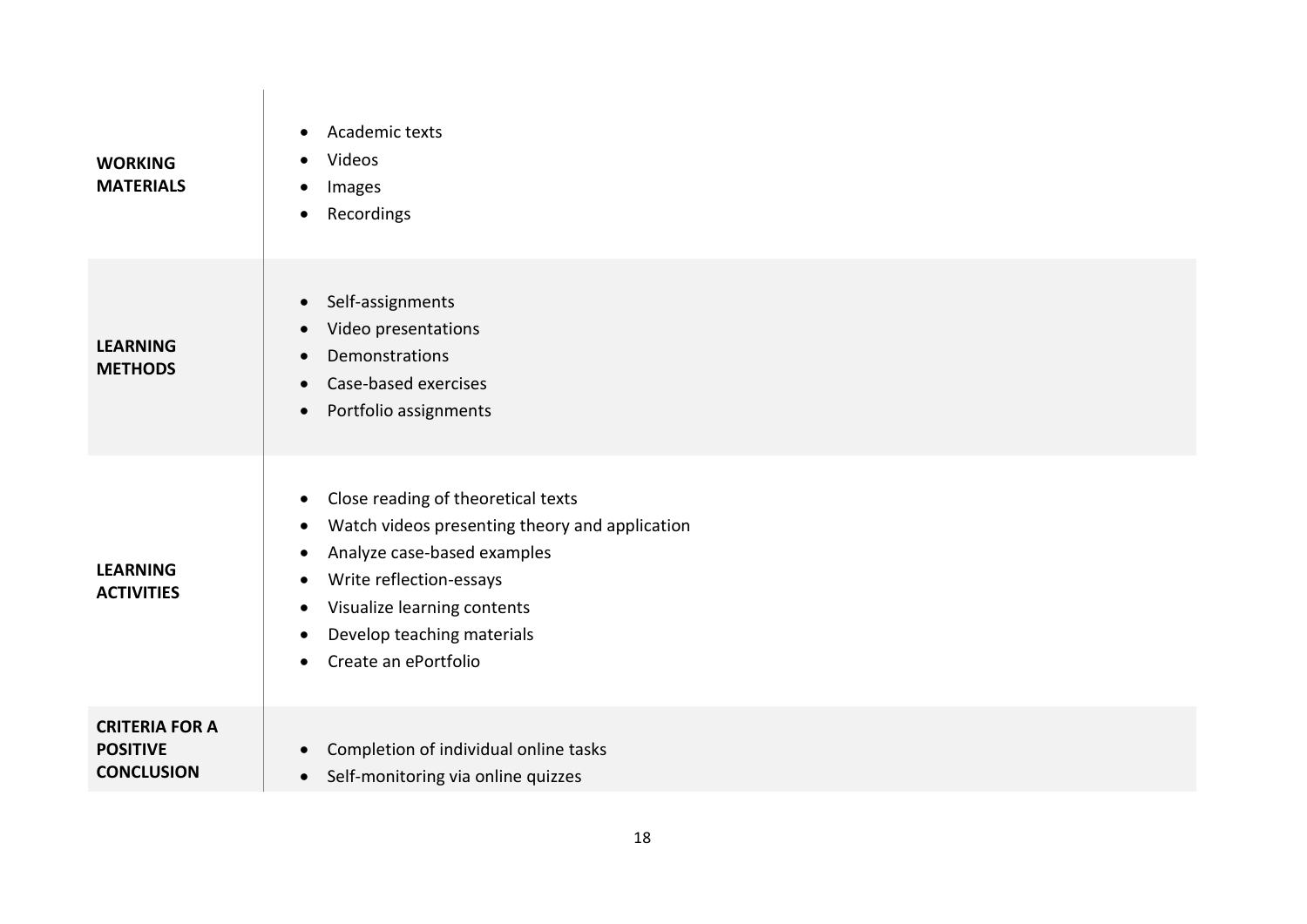| Designing of a needs-oriented pedagogic concept considering different backgrounds and belongings in form of an<br>ePortfolio |
|------------------------------------------------------------------------------------------------------------------------------|
|                                                                                                                              |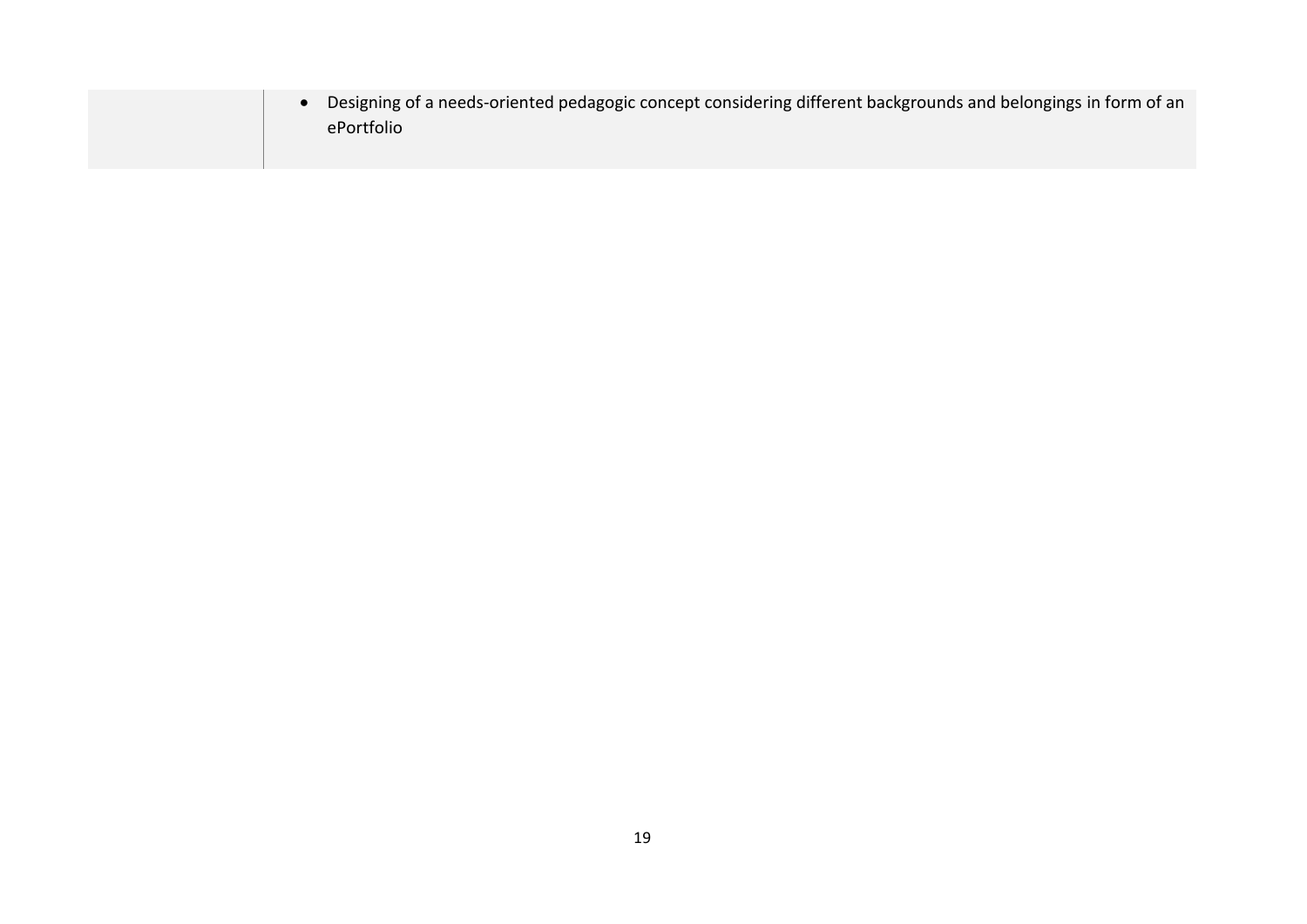| <b>MODULE 5:</b>                   | <b>DIGITAL TEACHING AND LEARNING</b>                                                                                                                                                                                                                                                                                                                                                                                                                                                                                                                                                                                                                                                                                                                                                                                                                                                                                          |
|------------------------------------|-------------------------------------------------------------------------------------------------------------------------------------------------------------------------------------------------------------------------------------------------------------------------------------------------------------------------------------------------------------------------------------------------------------------------------------------------------------------------------------------------------------------------------------------------------------------------------------------------------------------------------------------------------------------------------------------------------------------------------------------------------------------------------------------------------------------------------------------------------------------------------------------------------------------------------|
| <b>SHORT</b><br><b>DESCRIPTION</b> | The digital age has provided a wealth of new educational tools for the classroom and successful educators understand the<br>importance of incorporating them into their teaching. This module will focus on how to effectively use information and<br>communications technology (ICT) so that it aligns with learning objectives, subject matter and assessment in the<br>classroom. Through concrete applications of technology, the opportunities provided by digital media will be shown to<br>support and enrich the design and implementation of teaching and learning processes and a set of key digital skills will be<br>developed so that the participants can better use digital media in pedagogical contexts.                                                                                                                                                                                                     |
| <b>CONTENT</b>                     | E-Pedagogy and Digitally Enhanced Learning Environments<br>$\bullet$<br>Digital Media and Technology: Tools and Formats<br>Online-Based Lesson Preparation and Conduction<br>$\bullet$                                                                                                                                                                                                                                                                                                                                                                                                                                                                                                                                                                                                                                                                                                                                        |
| <b>MODULE</b><br><b>OBJECTIVES</b> | Upon completion of this module, participants will be able to<br>define the basic concepts of digital teaching and learning;<br>$\bullet$<br>reflect on the potential of information and communications technology in the classroom setting;<br>$\bullet$<br>recognize the advantages and disadvantages of working in digitally enhanced learning environments;<br>$\bullet$<br>describe smart class equipment;<br>$\bullet$<br>apply digital knowledge in pedagogical contexts to make a considerable impact on students' learning;<br>$\bullet$<br>use new media accurately, creatively, ethically and legally in the context of primary education;<br>$\bullet$<br>integrate new media in school lessons in a pedagogically meaningful and target-oriented way;<br>$\bullet$<br>search effectively for teaching material online and evaluate results; and<br>$\bullet$<br>create learning materials digitally.<br>$\bullet$ |